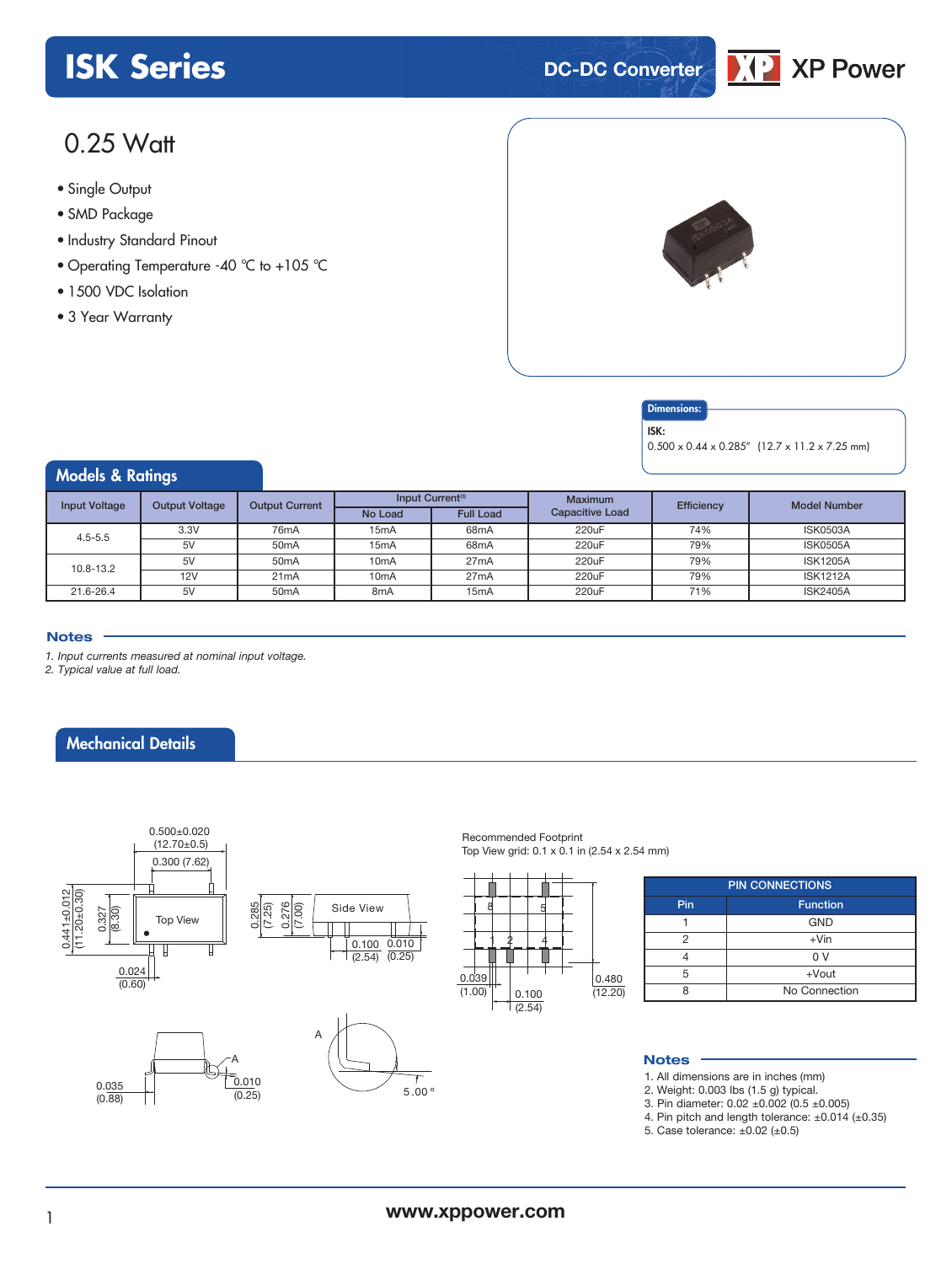# **ISK Series**





Input Characteristic Minimum Typical Maximum Units Notes & Conditions Input Voltage Range 4.50 **5.50 5 V nominal 5.50 5 V nominal** 10.80 13.20 VDC 12 V nominal 21.60 26.40 VDC 24 V nominal Input Current See Models and Ratings table Input Reflected Ripple 20/5 20/5 mA pk-pk 5 V/12+12V Input. Through 12 µH inductor and 47 µF capacitor Input Surge 9 VDC for 1 s 5 V models 18 VDC for 1 s 12 V models 30 VDC for 1 s 24 V models Input Filter Capacitor

| Output                          |                |                |                |              |                                                             |
|---------------------------------|----------------|----------------|----------------|--------------|-------------------------------------------------------------|
| Characteristic                  | <b>Minimum</b> | <b>Typical</b> | <b>Maximum</b> | <b>Units</b> | <b>Notes &amp; Conditions</b>                               |
| Output Voltage                  | 3.3            |                | 24             | <b>VDC</b>   | See Models and Ratings table                                |
| Initial Set Accuracy            |                |                | $-7.5, +2.5$   | %            | At 70% load                                                 |
| Minimum Load                    | 10             |                |                | %            |                                                             |
| Line Regulation                 |                |                | ±1.2           | %            | Per 1% change of input voltage $(\pm 1.5\%$ for 3V3 output) |
| <b>Load Regulation</b>          |                |                |                | $\%$         | See graph                                                   |
| Start Up Delay                  |                | 2              |                | ms           |                                                             |
| Ripple and Noise                |                |                | 20/60          | mV pk-pk     | 20 MHz bandwidth, measured using 0.1 µF capacitor           |
| <b>Transient Response</b>       |                |                | 3              | % deviation  | Recovery to within 1% in 500 us for a 25% load change       |
| <b>Short Circuit Protection</b> |                |                |                |              | Continuous, with auto recovery                              |
| Maximum Capacitive Load         |                |                | 220            | μF           |                                                             |
| <b>Temperature Coefficient</b>  |                |                | 0.03           | $%$ $C$      |                                                             |

| General                      |                 |                |                |              |                                                                                                 |
|------------------------------|-----------------|----------------|----------------|--------------|-------------------------------------------------------------------------------------------------|
| Characteristic               | <b>Minimum</b>  | <b>Typical</b> | <b>Maximum</b> | <b>Units</b> | <b>Notes &amp; Conditions</b>                                                                   |
| Efficiency                   |                 |                |                |              | See Models and Ratings table                                                                    |
| Isolation: Input to Output   | 1500            |                |                | <b>VDC</b>   | For optional high isolation versions, 3000 VDC input to<br>output add suffix -H to model number |
| <b>Switching Frequency</b>   | 50              |                | 300            | kHz          |                                                                                                 |
| <b>Isolation Resistance</b>  | 10 <sup>9</sup> |                |                | Ω            | Input to output, tested at 500 VDC                                                              |
| <b>Isolation Capacitance</b> |                 | 20             |                | pF           | Input to output                                                                                 |
| <b>Power Density</b>         |                 |                | 4.0            | $Win^3$      |                                                                                                 |
| Mean Time Between Failure    | 3500            |                |                | kHrs         | MIL-HDBK-217F, +25 °C GB                                                                        |
| Weight                       |                 | 0.003(1.5)     |                | Ib(g)        |                                                                                                 |

| <b>Environmental</b>         |                |                |         |              |                                                          |
|------------------------------|----------------|----------------|---------|--------------|----------------------------------------------------------|
| Characteristic               | <b>Minimum</b> | <b>Typical</b> | Maximum | <b>Units</b> | <b>Notes &amp; Conditions</b>                            |
| <b>Operating Temperature</b> | $-40$          |                | $+105$  | °C           | Derate from 100% load at $+100$ °C to 80% load at 105 °C |
| Storage Temperature          | $-55$          |                | $+125$  | °C           |                                                          |
| Case Temperature             |                |                | $+115$  | °C           |                                                          |
| <b>Operating Humidity</b>    |                |                | 95      | % RH         | Non-condensing                                           |
| Cooling                      |                |                |         |              | Natural convection                                       |